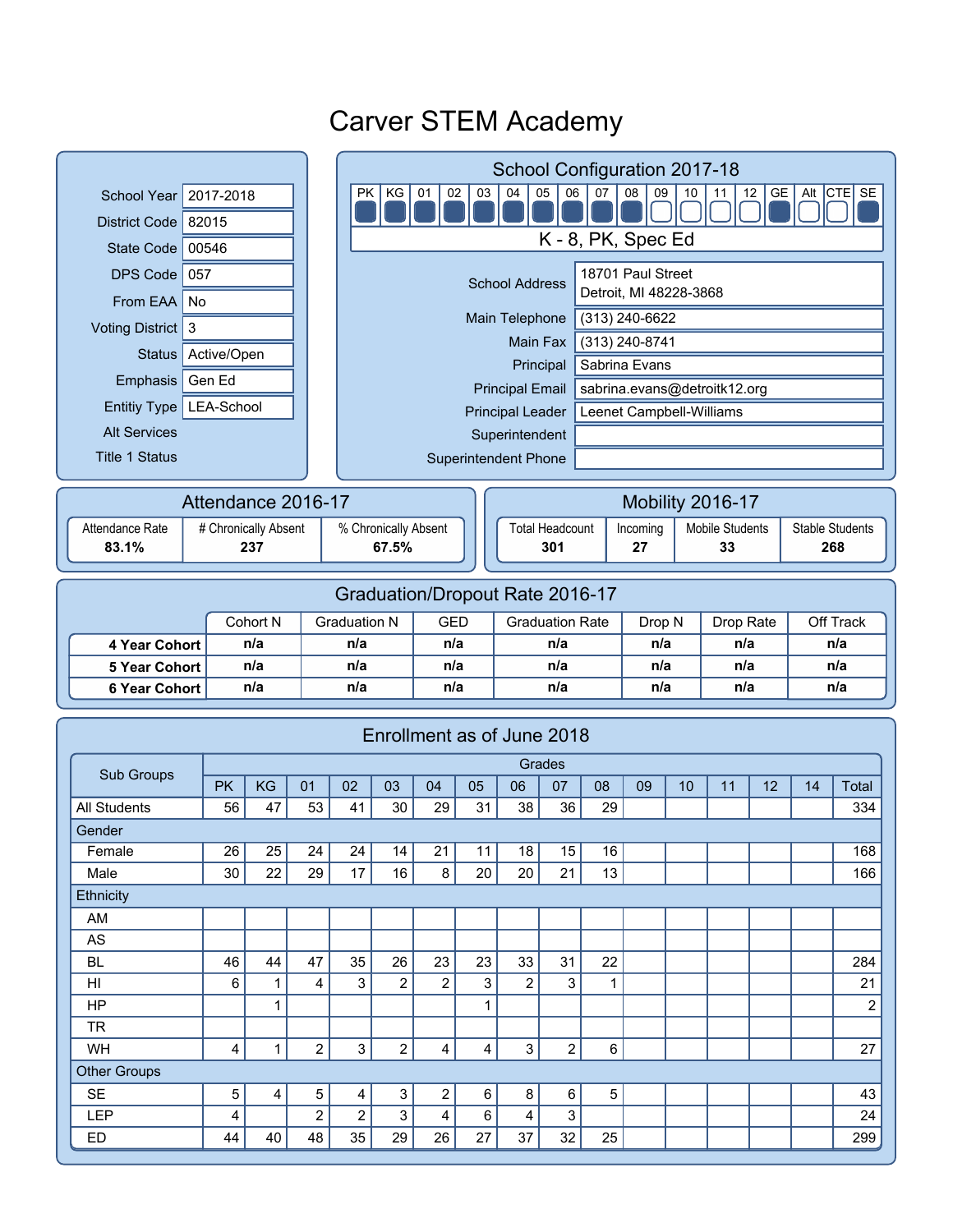#### Carver STEM Academy

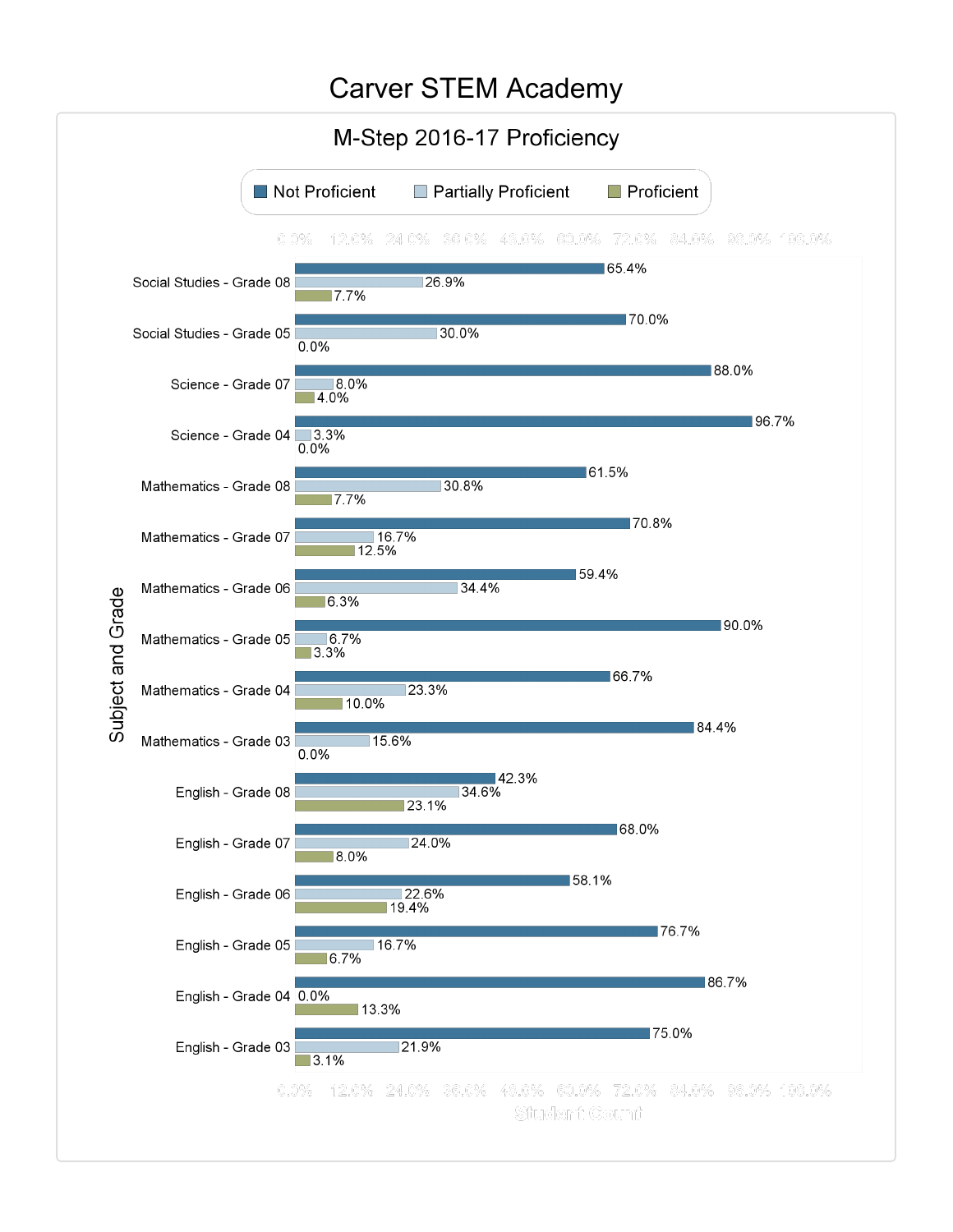## Carver STEM Academy

NWEA MAP Spring 2017 - Average RIT Score

National Norm